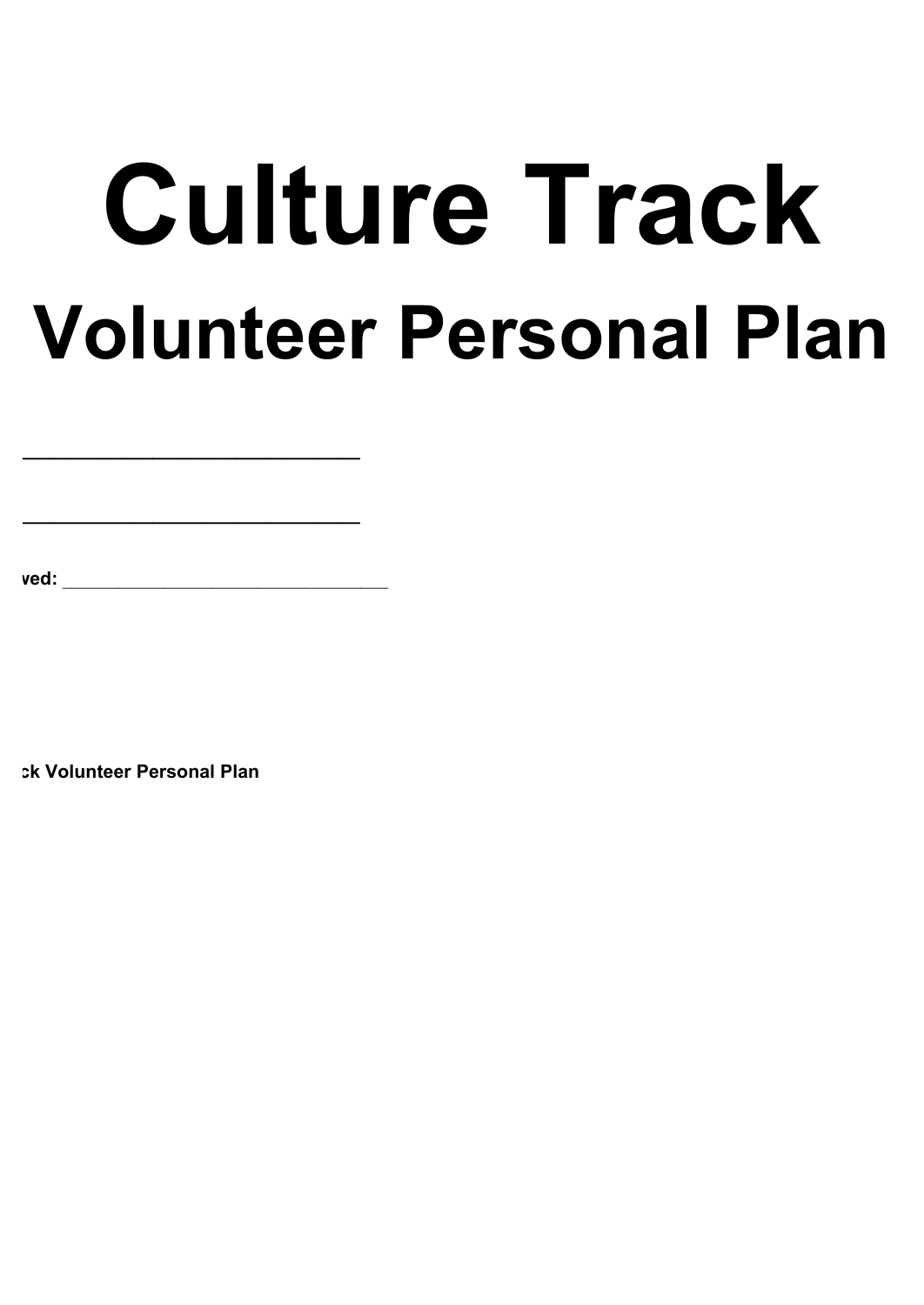### **Soft Outcome Assessment Toolkit Introduction**

ardest things anyone can do is to change themselves or their way of life. Most people find that making charges

journey. We can see this journey as a series of steps. Some of the steps we take give us more obvious benefit

k Volunteer Personal Plan is used to help volunteers on the scheme see where they are in this journey and need, now and at regular points during their time on the project.

Ian is the Outcome Wheel where the volunteer and key worker will agree the steps required for personal development.  $\frac{1}{2}$  made up of key learning outcomes for the programme. Together the volunteer and worker will map their position as s through their programme of activity – allowing travel to be identified at review stages and thereby quantifi and project wide basis.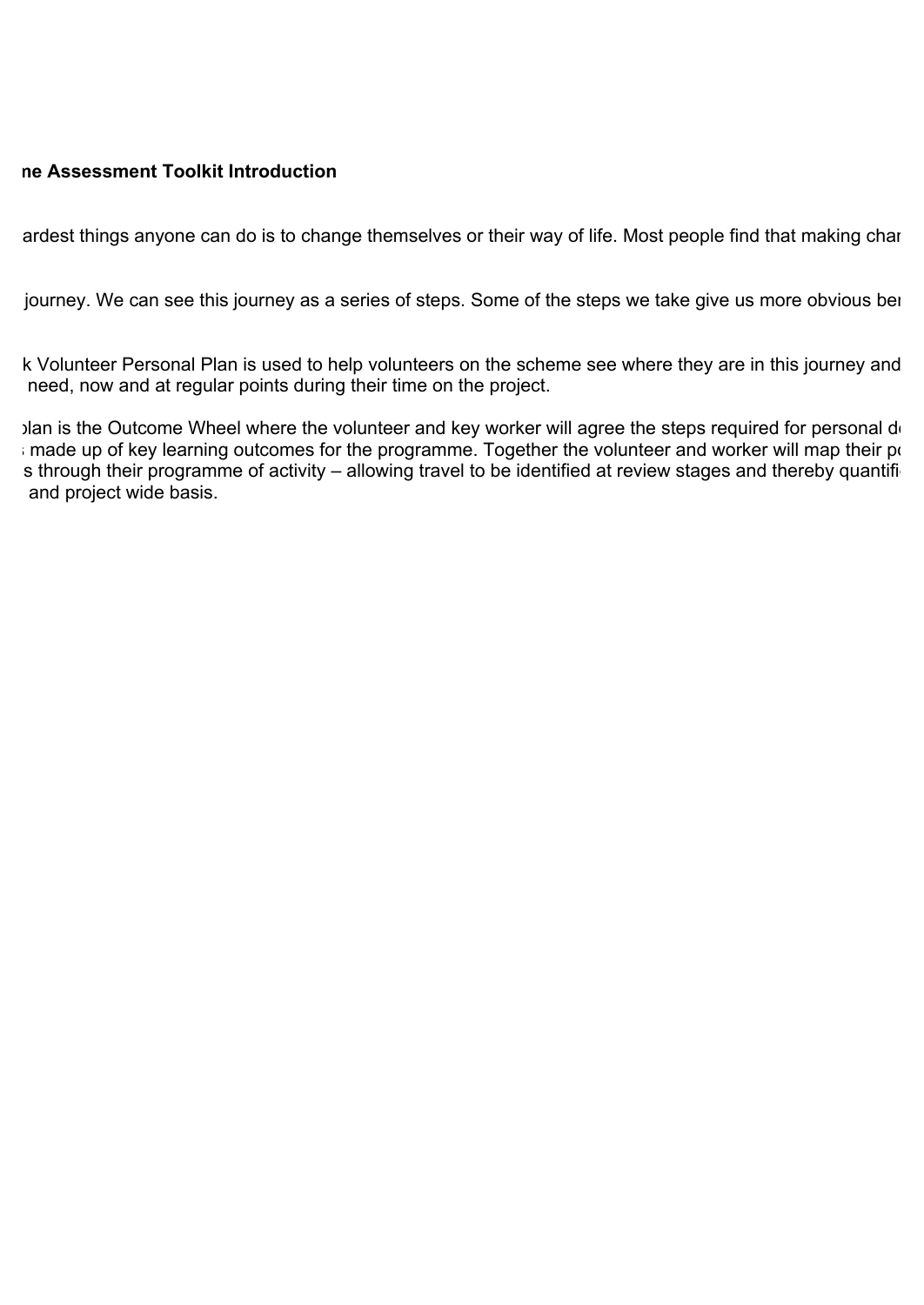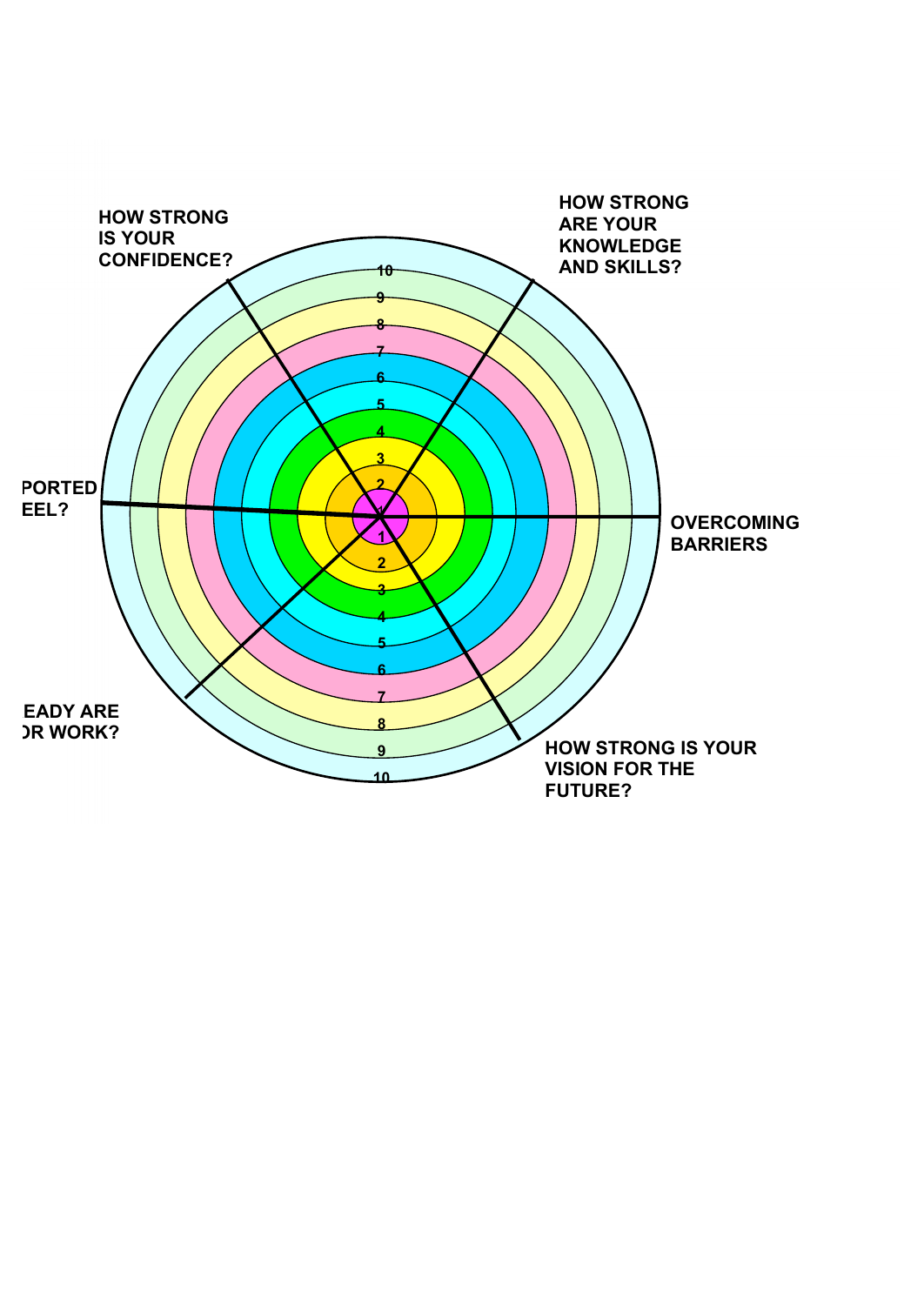| <b>HOW STRONG IS YOUR CONFIDENCE?</b>                                                                                                                                                                                                    |  |
|------------------------------------------------------------------------------------------------------------------------------------------------------------------------------------------------------------------------------------------|--|
| fident did you feel coming here today?<br>fident are you in your abilities?<br>el that you need to be more confident in a<br>area before you can do a specific<br>ing role?<br>uld it take to increase your confidence to x<br>he wheel? |  |
|                                                                                                                                                                                                                                          |  |
|                                                                                                                                                                                                                                          |  |
|                                                                                                                                                                                                                                          |  |
|                                                                                                                                                                                                                                          |  |
| sessments<br>re you become more confident in as a result of<br>nteering?<br>uld need to happen before you could get to x<br>the wheel?                                                                                                   |  |
|                                                                                                                                                                                                                                          |  |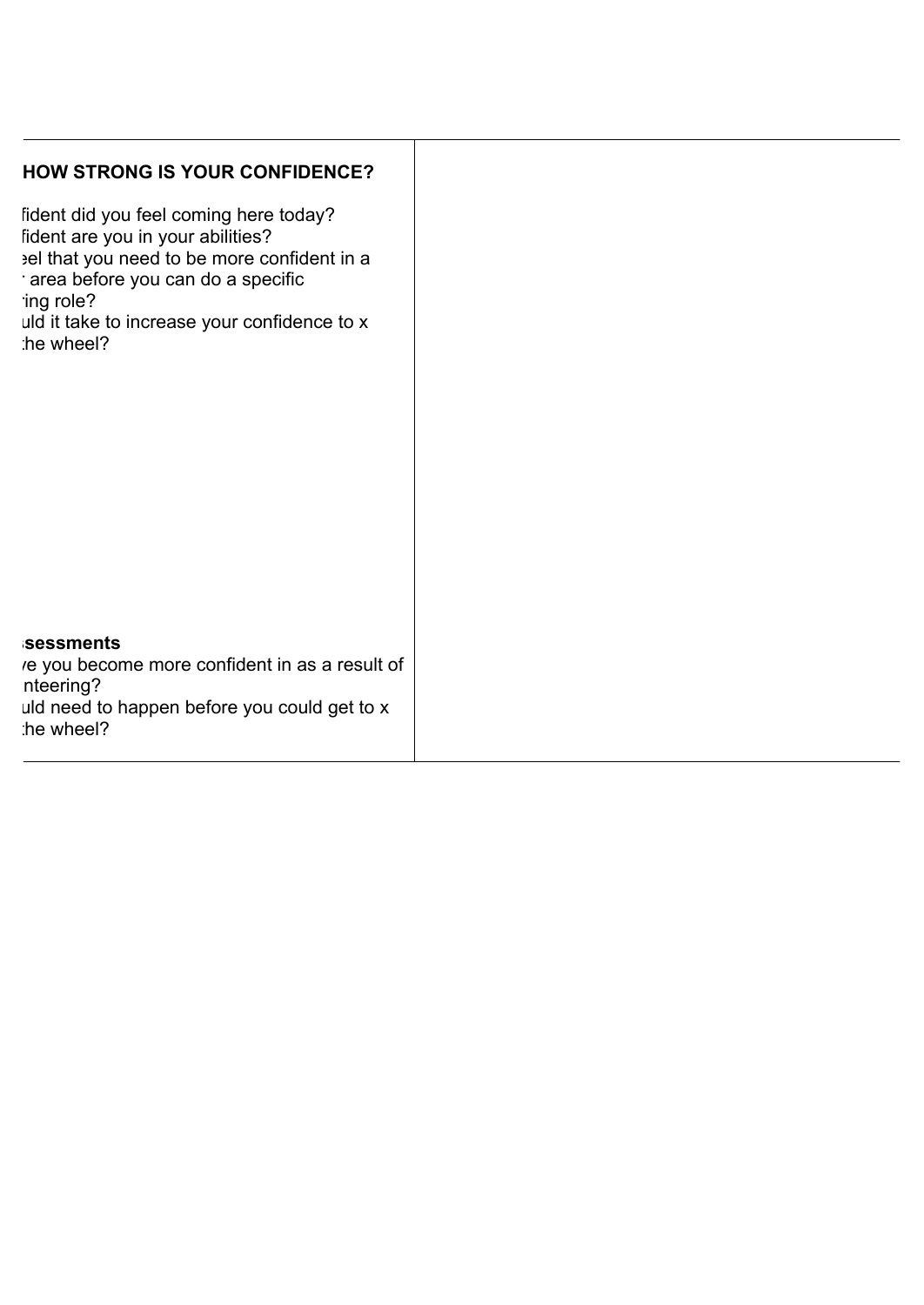| <b>HOW STRONG ARE YOUR KNOWLEDGE</b>                                                                                                                                                                                                                                                                                                                                                          |  |
|-----------------------------------------------------------------------------------------------------------------------------------------------------------------------------------------------------------------------------------------------------------------------------------------------------------------------------------------------------------------------------------------------|--|
| you good at?<br>Is of experience do you have (personal /<br>: / professional / volunteering) that will help<br>ur volunteering / your search for a job?<br>wledge and skills would you like to develop?<br>wledge and skills would be required for your<br>ession?<br>er states that knowledge and skills are strong<br>are there any risks associated with not<br>your knowledge and skills? |  |
| sessments                                                                                                                                                                                                                                                                                                                                                                                     |  |

v knowledge and skills have you gained from ing (have you been involved in any new  $\prime$  doing things that you haven't done before  $\prime$ ith new kinds of people etc.)? volunteering led you to think about any new a would like to improve/brush up on?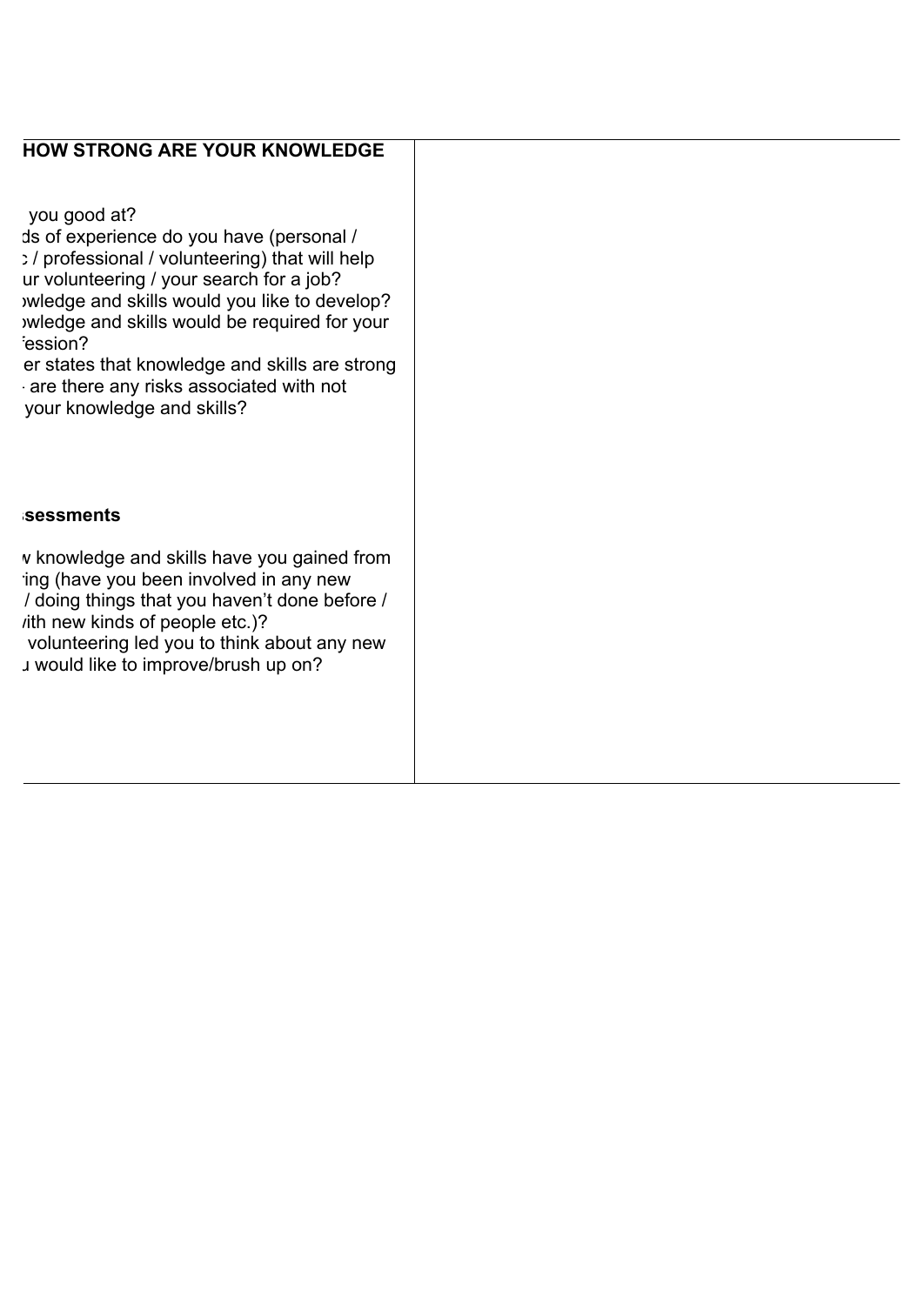## **INDICATOR 3: OVERCOMING BARRIERS**

think of any reason that will make it difficult to vhat you want?

 $\triangle$  any personal issues that make it hard to commit volunteering?

I we do to help you to volunteer / get a job? uld need to happen for you to be able to start ing / work?

#### **Sessments**

till face the same problems/barriers as before? If s they become any easier to overcome? eds to happen so that this barrier makes as little ; possible on your life? I been able to get support from any new ganisations as a result of working with us / this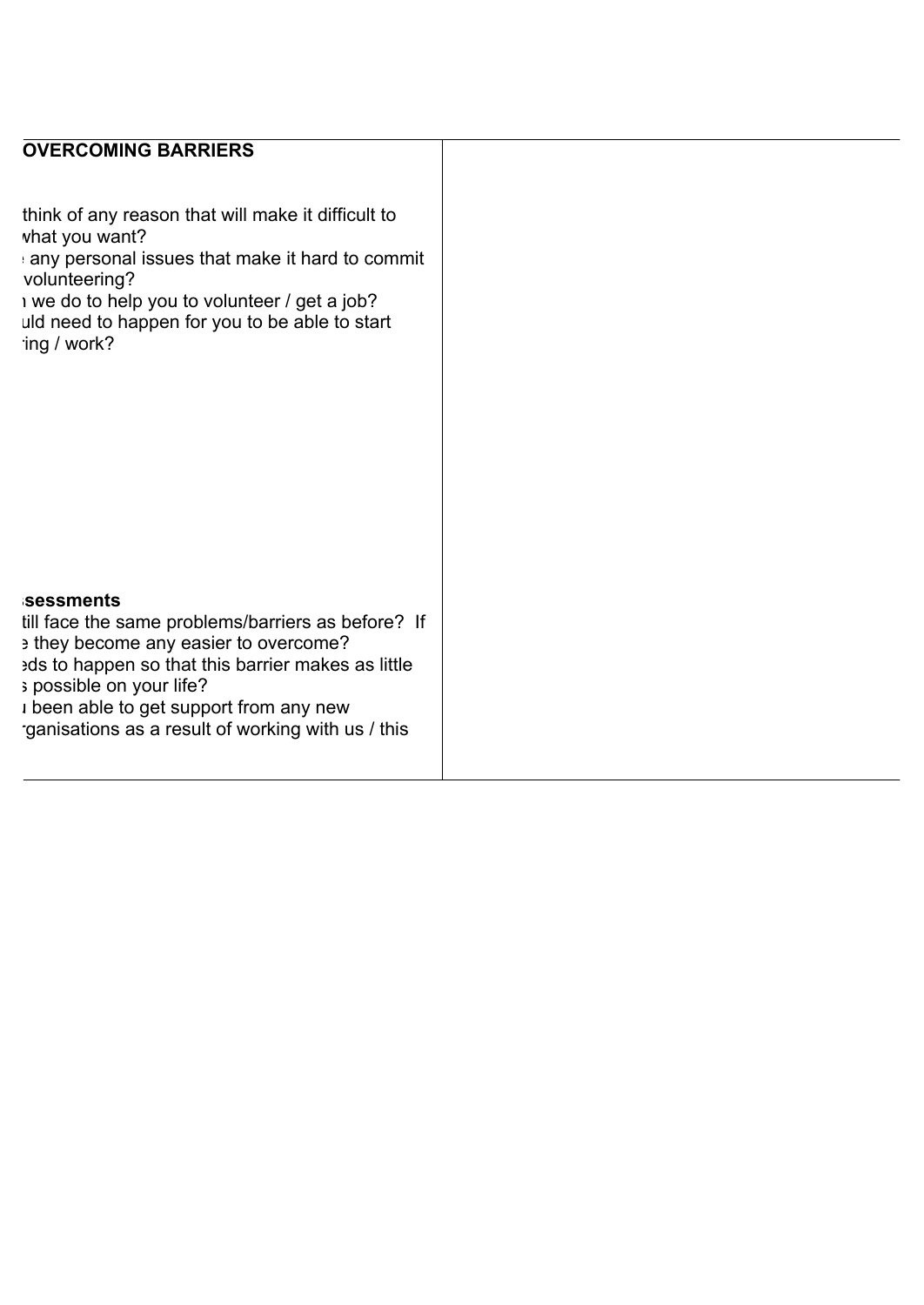# **HOW SUPPORTED DO YOU FEEL?**

I had any help from any organisations / people y've been looking for work? What kind of help have n you?

y people or organisations can help you to achieve  $s$ ?

now what kind of support we can provide? we help you to achieve your goals?

#### **sessments**

I been able to get support from other ganisations as a result of working with us / this

this helped you?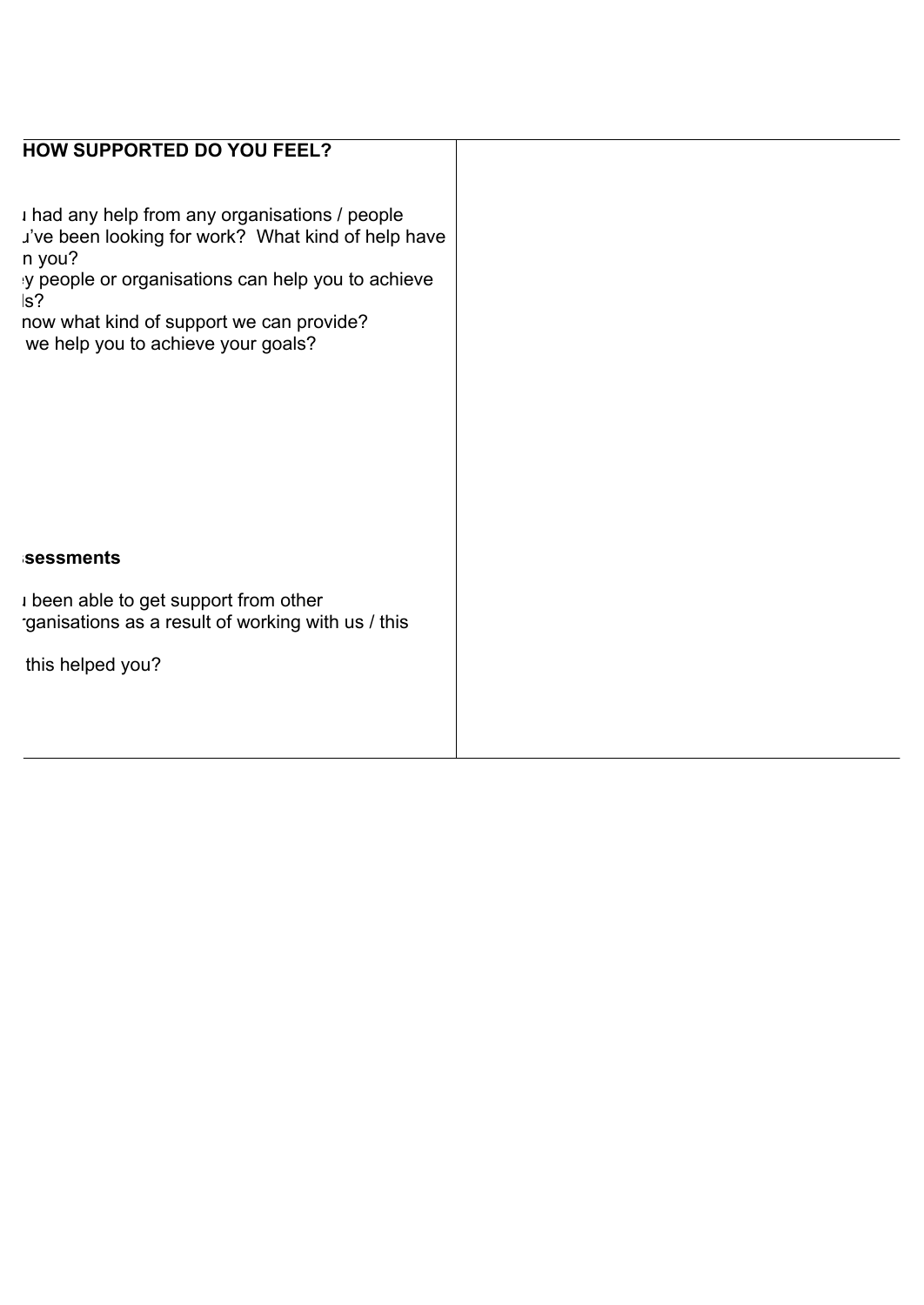| : HOW READY ARE YOU FOR WORK? |  |
|-------------------------------|--|

ady do you feel to start applying for jobs? butivated are you to get a job? ave you done so far to look for work? bu had any support to apply for jobs? Follow-on: : sponses have you had? build you go about writing a CV / responding to an tion form? eed to happen before you will feel ready for work?  $e^{i\pi}$  is not set of the set any risks involved if you were in your current situation?

#### **Questions you could ask at subsequent assessments (included above)**

unteering increased your skills for work? In what unteering increased your confidence to find work? In

avs? unteering increased your motivation to find work?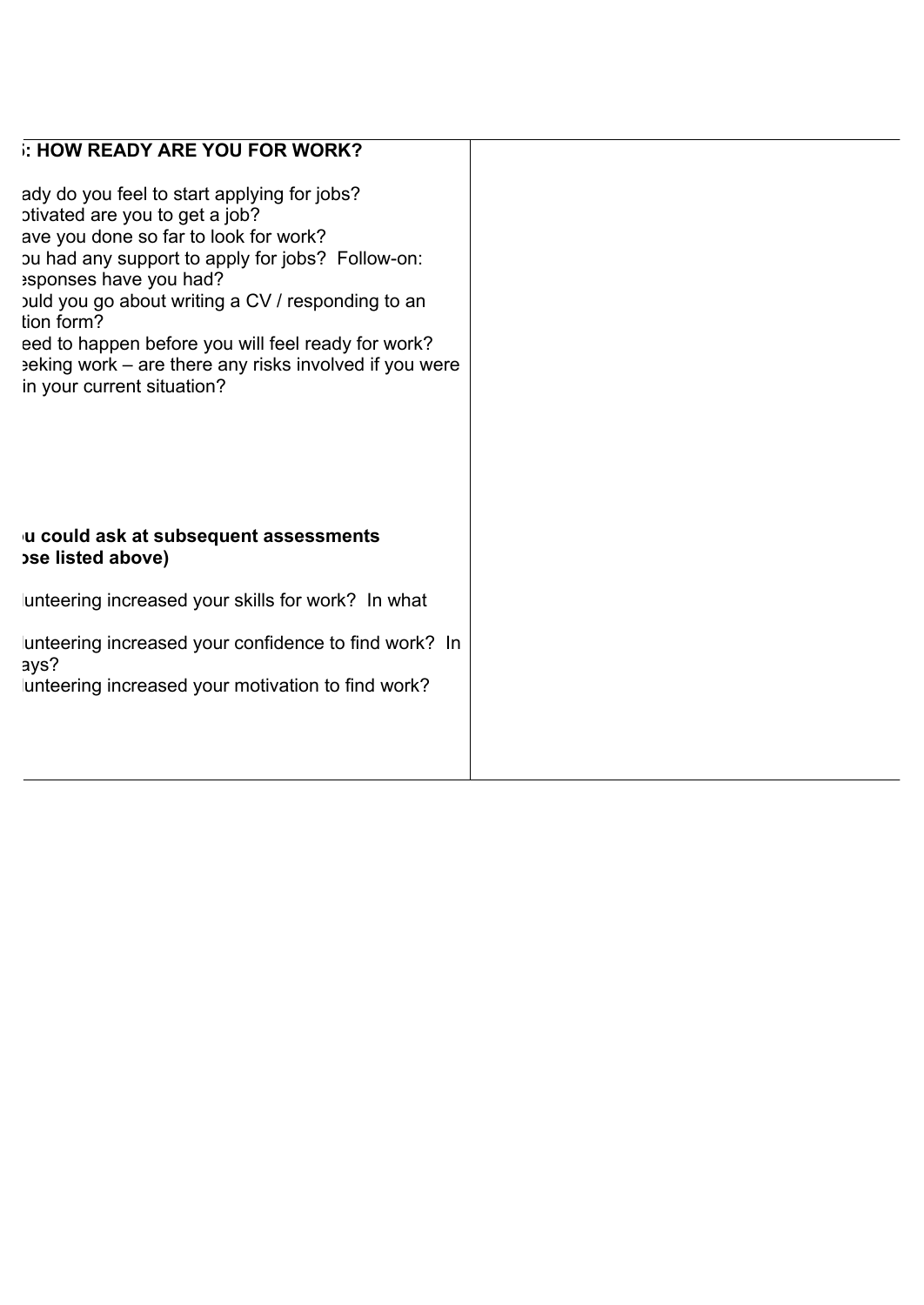| : HOW STRONG IS YOUR VISION FOR THE                                                                                                                                    |  |
|------------------------------------------------------------------------------------------------------------------------------------------------------------------------|--|
| do you see yourself in 5/10 years time?<br>your ideal job?<br>racle question' - you wake up tomorrow and there's<br>miracle. You're doing your dream job - what is it? |  |
|                                                                                                                                                                        |  |
|                                                                                                                                                                        |  |
|                                                                                                                                                                        |  |
| <b>issessments</b>                                                                                                                                                     |  |
| ur vision changed at all since you have been<br>ering?                                                                                                                 |  |
|                                                                                                                                                                        |  |